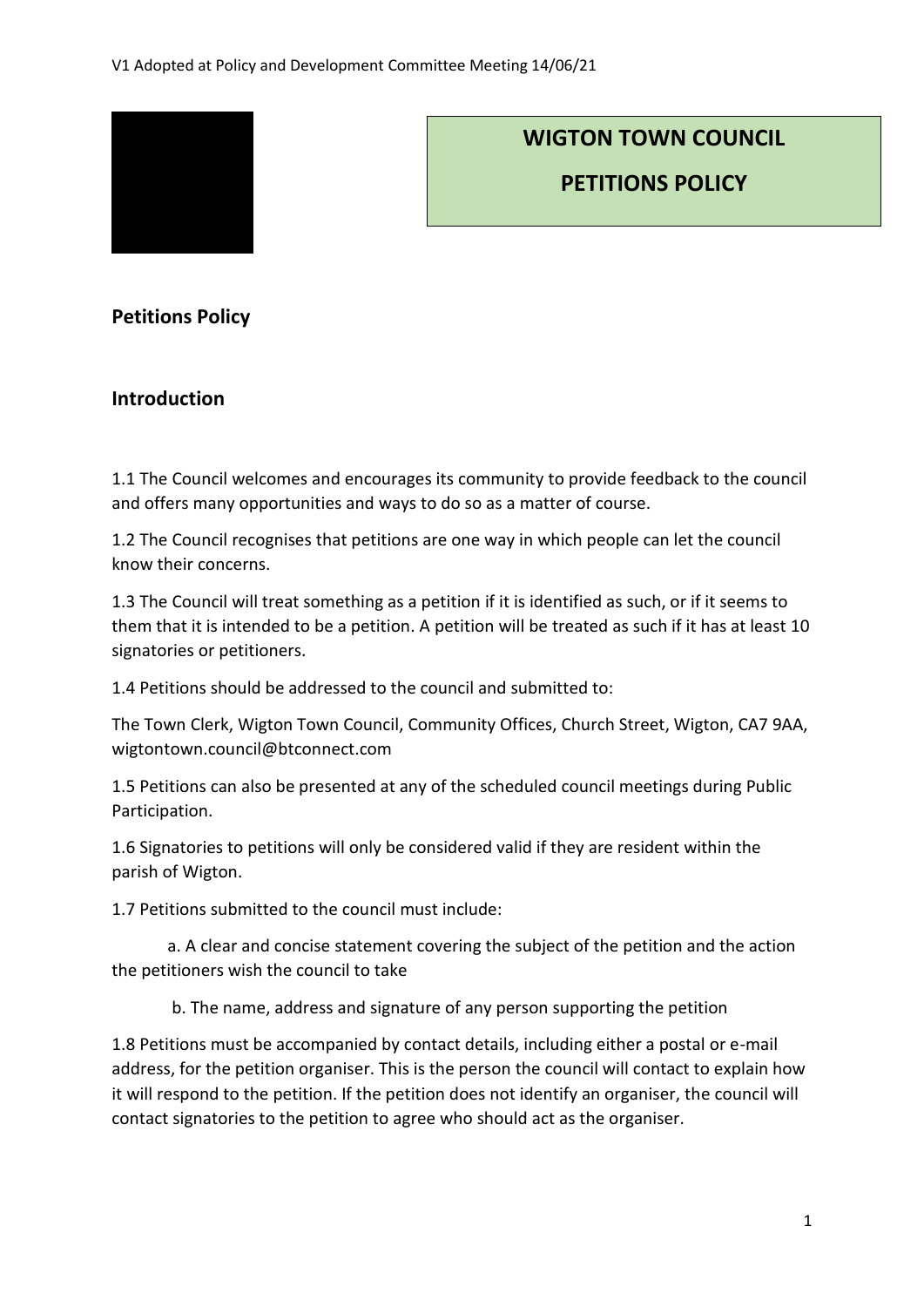#### **Petitions with 100+ signatures**

2.1 A petition with 100 or more identifiable signatures will be put forward for debate, as a separate agenda item, at the next suitable meeting of the Council or the relevant committee.

2.2 Where a petition is debated by committee, the Chairman of the committee shall report on this to the next Council meeting.

2.3 The petition organiser (or an appointed deputy) will be given five minutes to present the petition at the meeting and the petition will then be discussed by members for a maximum of 15 minutes.

2.4 The council will determine how to respond to the petition at this meeting; usually this shall be to:

a. action the petition requests b. not action the petition requests for reasons put forward in the debate c. commission further investigation into the matter

2.5 The petition organiser will receive a written confirmation of the decision.

#### **Petitions with 10-99 signatures**

3.1 A petition with between 10 and 99 signatures shall be reviewed by the Town Clerk, Town Mayor, Deputy Town Mayor and relevant members (e.g. the appropriate committee members or ward members) to determine the appropriate course of action.

3.2 At the discretion of the Town Mayor, a petition may be referred to Council or the appropriate committee for debate as per petitions with in excess of 100 signatures.

3.3 The petition organiser will receive a written confirmation of the decision.

#### **General Provisions**

4.1 An acknowledgement will be sent to the petition organiser within ten working days of receiving the petition which will explain what the council plans to do.

4.2 Details of the petition will be published on the Council's website, although the contact details of the petition organiser will not be included.

4.3 A petition will not normally be considered if a similar petition was considered within the previous six months.

4.4 When more than one petition is received seeking the same outcome, they will be treated separately, but only the petition organiser of the first petition to be received will be invited to address the relevant meeting.